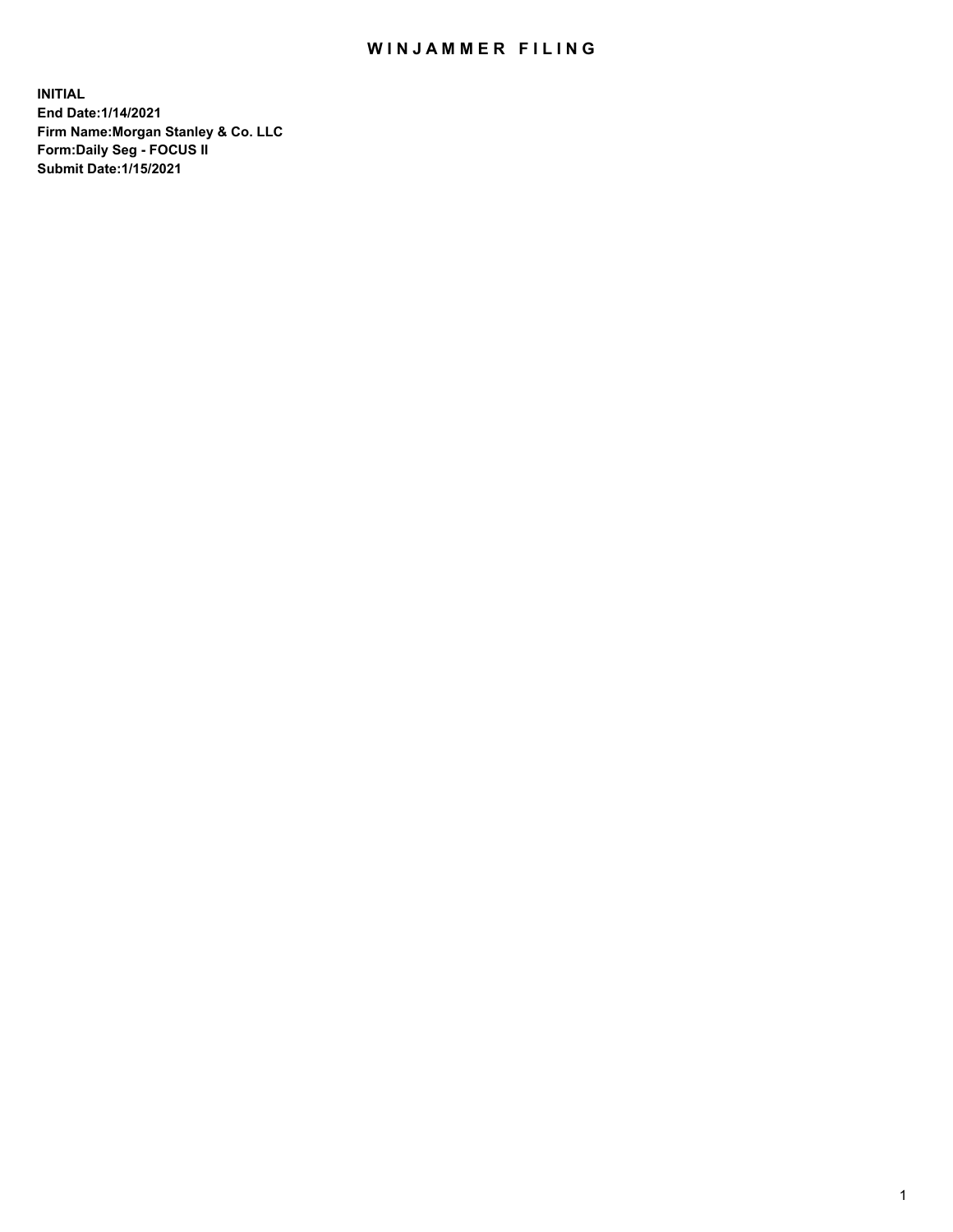**INITIAL End Date:1/14/2021 Firm Name:Morgan Stanley & Co. LLC Form:Daily Seg - FOCUS II Submit Date:1/15/2021 Daily Segregation - Cover Page**

| Name of Company                                                                                                                                                                                                                                                                                                                | <b>Morgan Stanley &amp; Co. LLC</b>                    |
|--------------------------------------------------------------------------------------------------------------------------------------------------------------------------------------------------------------------------------------------------------------------------------------------------------------------------------|--------------------------------------------------------|
| <b>Contact Name</b>                                                                                                                                                                                                                                                                                                            | <b>Ikram Shah</b>                                      |
| <b>Contact Phone Number</b>                                                                                                                                                                                                                                                                                                    | 212-276-0963                                           |
| <b>Contact Email Address</b>                                                                                                                                                                                                                                                                                                   | Ikram.shah@morganstanley.com                           |
| FCM's Customer Segregated Funds Residual Interest Target (choose one):<br>a. Minimum dollar amount: ; or<br>b. Minimum percentage of customer segregated funds required:% ; or<br>c. Dollar amount range between: and; or<br>d. Percentage range of customer segregated funds required between:% and%.                         | 235,000,000<br><u>0</u><br>0 Q<br>0 Q                  |
| FCM's Customer Secured Amount Funds Residual Interest Target (choose one):<br>a. Minimum dollar amount: ; or<br>b. Minimum percentage of customer secured funds required:% ; or<br>c. Dollar amount range between: and; or<br>d. Percentage range of customer secured funds required between: % and %.                         | 140,000,000<br><u>0</u><br><u>00</u><br>0 <sub>0</sub> |
| FCM's Cleared Swaps Customer Collateral Residual Interest Target (choose one):<br>a. Minimum dollar amount: ; or<br>b. Minimum percentage of cleared swaps customer collateral required:% ; or<br>c. Dollar amount range between: and; or<br>d. Percentage range of cleared swaps customer collateral required between:% and%. | 92,000,000<br><u>0</u><br>0 Q<br>00                    |

Attach supporting documents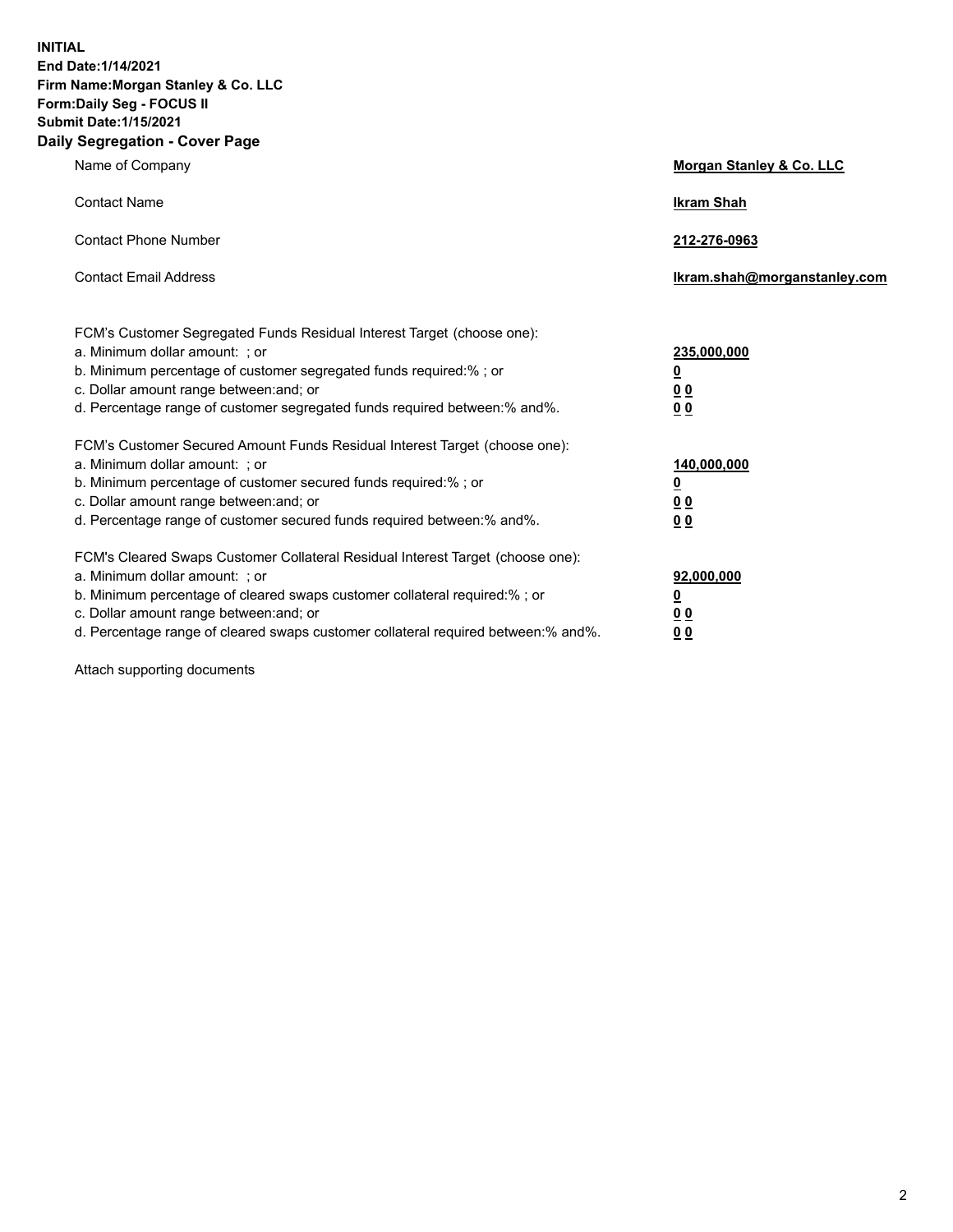## **INITIAL End Date:1/14/2021 Firm Name:Morgan Stanley & Co. LLC Form:Daily Seg - FOCUS II Submit Date:1/15/2021**

## **Daily Segregation - Secured Amounts**

Foreign Futures and Foreign Options Secured Amounts Amount required to be set aside pursuant to law, rule or regulation of a foreign government or a rule of a self-regulatory organization authorized thereunder 1. Net ledger balance - Foreign Futures and Foreign Option Trading - All Customers A. Cash **4,459,468,395** [7315] B. Securities (at market) **2,300,080,328** [7317] 2. Net unrealized profit (loss) in open futures contracts traded on a foreign board of trade **739,904,586** [7325] 3. Exchange traded options a. Market value of open option contracts purchased on a foreign board of trade **17,291,038** [7335] b. Market value of open contracts granted (sold) on a foreign board of trade **-17,180,204** [7337] 4. Net equity (deficit) (add lines 1. 2. and 3.) **7,499,564,143** [7345] 5. Account liquidating to a deficit and account with a debit balances - gross amount **38,352,439** [7351] Less: amount offset by customer owned securities **-37,445,001** [7352] **907,438** [7354] 6. Amount required to be set aside as the secured amount - Net Liquidating Equity Method (add lines 4 and 5) 7. Greater of amount required to be set aside pursuant to foreign jurisdiction (above) or line 6. FUNDS DEPOSITED IN SEPARATE REGULATION 30.7 ACCOUNTS 1. Cash in banks A. Banks located in the United States **959,722,510** [7500] B. Other banks qualified under Regulation 30.7 **650,729,170** [7520] **1,610,451,680** 2. Securities A. In safekeeping with banks located in the United States **320,261,552** [7540] B. In safekeeping with other banks qualified under Regulation 30.7 **22,360,536** [7560] **342,622,088** 3. Equities with registered futures commission merchants A. Cash **22,345,480** [7580] B. Securities **0** [7590] C. Unrealized gain (loss) on open futures contracts **71,180** [7600] D. Value of long option contracts **0** [7610] E. Value of short option contracts **0** [7615] **22,416,660** [7620] 4. Amounts held by clearing organizations of foreign boards of trade A. Cash **0** [7640] B. Securities **0** [7650] C. Amount due to (from) clearing organization - daily variation **0** [7660] D. Value of long option contracts **0** [7670] E. Value of short option contracts **0** [7675] **0** [7680] 5. Amounts held by members of foreign boards of trade A. Cash **3,043,239,638** [7700] B. Securities **1,957,458,240** [7710] C. Unrealized gain (loss) on open futures contracts **739,833,406** [7720] D. Value of long option contracts **17,291,038** [7730] E. Value of short option contracts **-17,180,204** [7735] **5,740,642,118** 6. Amounts with other depositories designated by a foreign board of trade **0** [7760] 7. Segregated funds on hand **0** [7765] 8. Total funds in separate section 30.7 accounts **7,716,132,546** [7770]

- 9. Excess (deficiency) Set Aside for Secured Amount (subtract line 7 Secured Statement Page 1 from Line 8)
- 10. Management Target Amount for Excess funds in separate section 30.7 accounts **140,000,000** [7780]
- 11. Excess (deficiency) funds in separate 30.7 accounts over (under) Management Target **75,660,965** [7785]

**0** [7305]

**7,500,471,581** [7355]

## **7,500,471,581** [7360]

[7530]

[7570]

[7740] **215,660,965** [7380]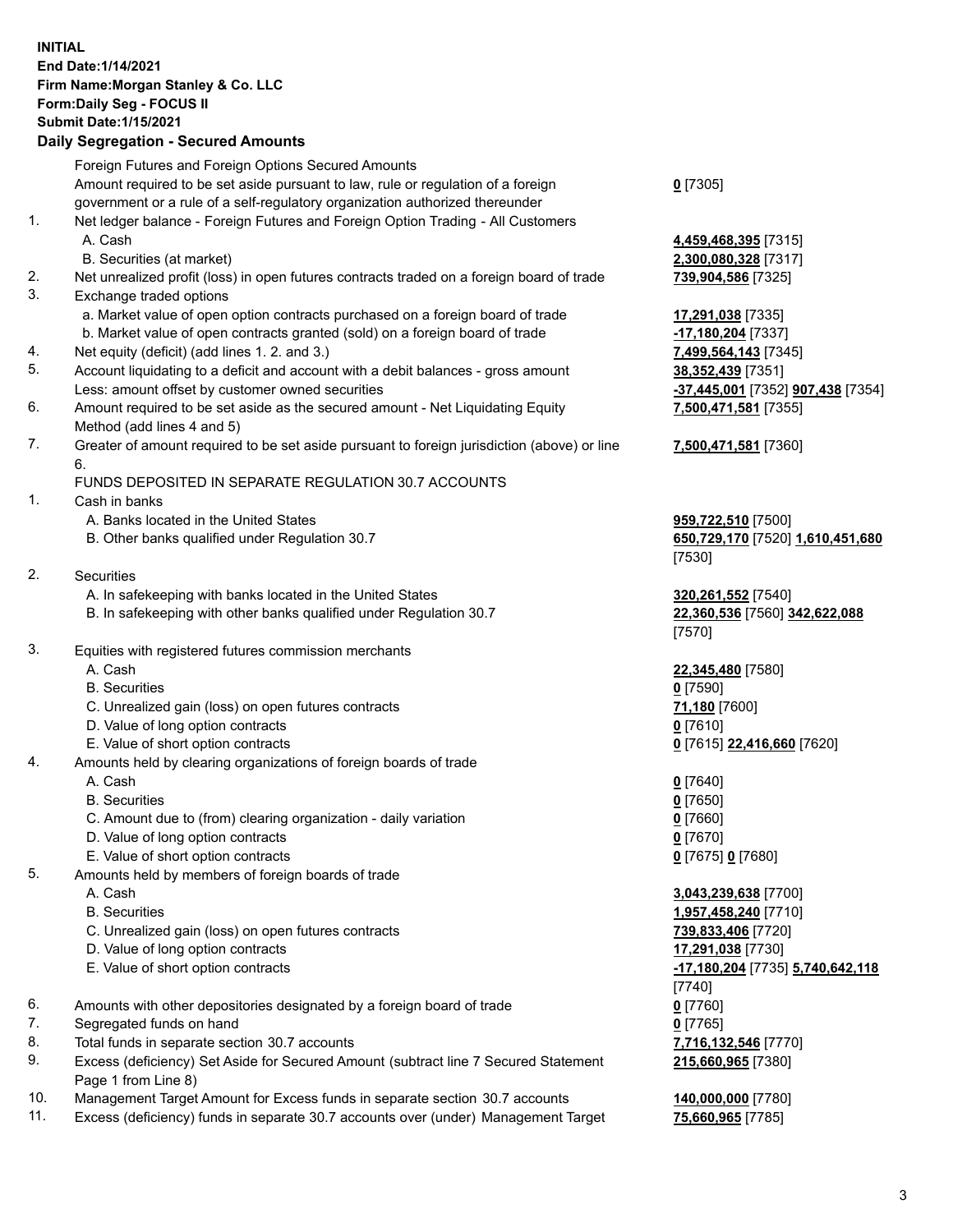**INITIAL End Date:1/14/2021 Firm Name:Morgan Stanley & Co. LLC Form:Daily Seg - FOCUS II Submit Date:1/15/2021 Daily Segregation - Segregation Statement** SEGREGATION REQUIREMENTS(Section 4d(2) of the CEAct) 1. Net ledger balance A. Cash **16,003,323,920** [7010] B. Securities (at market) **8,493,889,183** [7020] 2. Net unrealized profit (loss) in open futures contracts traded on a contract market **1,460,730,674** [7030] 3. Exchange traded options A. Add market value of open option contracts purchased on a contract market **689,568,340** [7032] B. Deduct market value of open option contracts granted (sold) on a contract market **-483,765,782** [7033] 4. Net equity (deficit) (add lines 1, 2 and 3) **26,163,746,335** [7040] 5. Accounts liquidating to a deficit and accounts with debit balances - gross amount **630,960,247** [7045] Less: amount offset by customer securities **-629,238,567** [7047] **1,721,680** [7050] 6. Amount required to be segregated (add lines 4 and 5) **26,165,468,015** [7060] FUNDS IN SEGREGATED ACCOUNTS 7. Deposited in segregated funds bank accounts A. Cash **4,988,162,390** [7070] B. Securities representing investments of customers' funds (at market) **0** [7080] C. Securities held for particular customers or option customers in lieu of cash (at market) **1,082,087,535** [7090] 8. Margins on deposit with derivatives clearing organizations of contract markets A. Cash **13,063,848,779** [7100] B. Securities representing investments of customers' funds (at market) **0** [7110] C. Securities held for particular customers or option customers in lieu of cash (at market) **7,411,801,648** [7120] 9. Net settlement from (to) derivatives clearing organizations of contract markets **-210,353,565** [7130] 10. Exchange traded options A. Value of open long option contracts **689,568,340** [7132] B. Value of open short option contracts **-483,765,782** [7133] 11. Net equities with other FCMs A. Net liquidating equity **10,597,493** [7140] B. Securities representing investments of customers' funds (at market) **0** [7160] C. Securities held for particular customers or option customers in lieu of cash (at market) **0** [7170] 12. Segregated funds on hand **0** [7150] 13. Total amount in segregation (add lines 7 through 12) **26,551,946,838** [7180] 14. Excess (deficiency) funds in segregation (subtract line 6 from line 13) **386,478,823** [7190] 15. Management Target Amount for Excess funds in segregation **235,000,000** [7194]

16. Excess (deficiency) funds in segregation over (under) Management Target Amount Excess

**151,478,823** [7198]